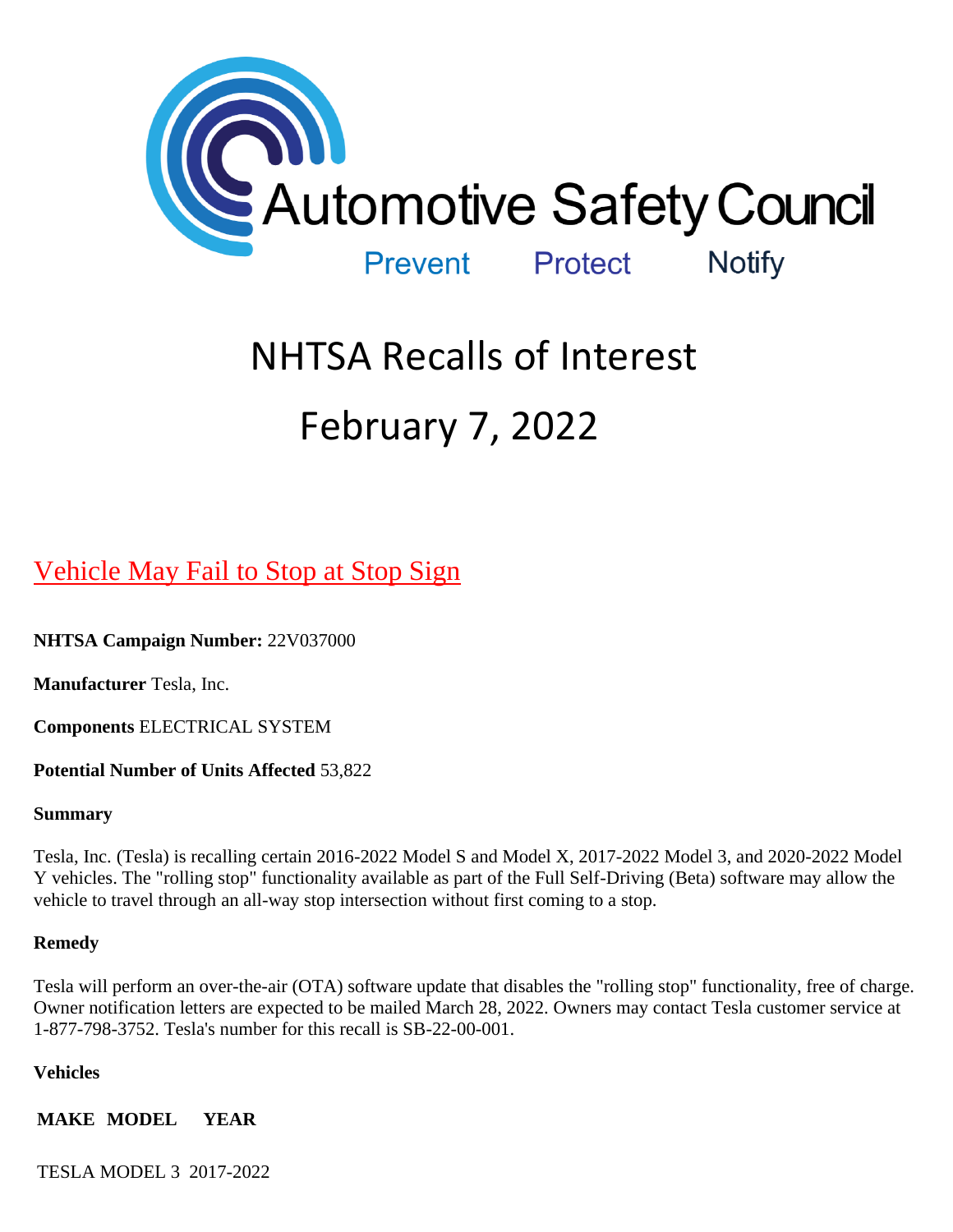#### **MAKE MODEL YEAR**

TESLA MODEL S 2016-2022 TESLA MODEL X 2016-2022 TESLA MODEL Y 2020-2022

# [Seat Belt Chime May Not Activate/FMVSS 208](https://www.nhtsa.gov/recalls?nhtsaId=22V045#recalls530)

#### **NHTSA Campaign Number:** 22V045000

**Manufacturer** Tesla, Inc.

**Components** ELECTRICAL SYSTEM, SEAT BELTS

#### **Potential Number of Units Affected** 817,143

#### **Summary**

Tesla, Inc. (Tesla) is recalling certain 2021-2022 Model S and Model X, 2017-2022 Model 3, and 2020-2022 Model Y vehicles. The audible chime may not activate when the vehicle starts and the driver has not buckled their seat belt. As such, these vehicles fail to comply with the requirements of Federal Motor Vehicle Safety Standard number 208, "Occupant Crash Protection."

#### **Remedy**

Tesla will perform an over-the-air (OTA) software update, free of charge. Owner notification letters are expected to be mailed April 1, 2022. Owners may contact Tesla customer service at 1-877-798-3752. Tesla's number for this recall is SB-22-00-002.

#### **Vehicles**

**MAKE MODEL YEAR**

TESLA MODEL 3 2017-2022 TESLA MODEL S 2021-2022 TESLA MODEL X 2021-2022 TESLA MODEL Y 2020-2022

[Rear Wheel Driveshaft Assemblies May Fail](https://www.nhtsa.gov/recalls?nhtsaId=22V036#recalls530)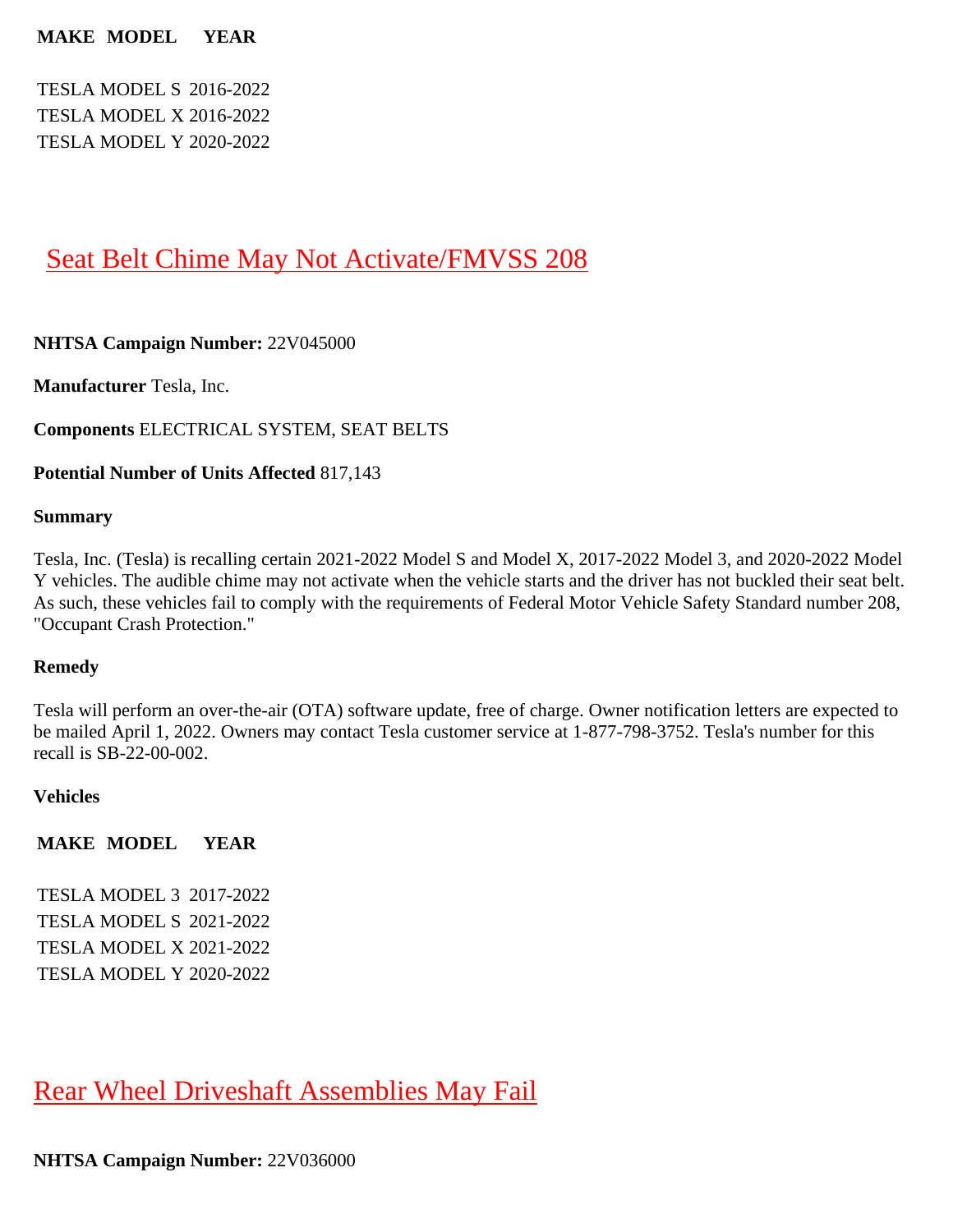#### **Manufacturer** General Motors, LLC

## **Components** POWER TRAIN

## **Potential Number of Units Affected** 1,789

## **Summary**

General Motors, LLC (GM) is recalling certain 2021 GMC Yukon, Yukon XL, Cadillac Escalade, Escalade ESV, Chevrolet Suburban, and Chevrolet Tahoe vehicles. The rear wheel driveshaft assemblies may have internal components that were not heat-treated properly, possibly resulting in driveshaft failure.

## **Remedy**

Dealers will replace the left and/or right rear driveshaft assemblies, free of charge. An owner notification letter mailing date has not been finalized. Owner notification letters are expected to be mailed April 15, 2022. Owners may contact Chevrolet customer service at 1-800-222-1020; Cadillac customer service at 1-800-458-8006 or GMC customer service at 1-800-462-8782. GM's number for this recall is N212351030.

#### **Vehicles**

| <b>MAKE</b>               | <b>MODEL</b>               | YEAR |
|---------------------------|----------------------------|------|
|                           |                            |      |
| CADILLAC ESCALADE         |                            | 2021 |
|                           | CADILLAC ESCALADE ESV 2021 |      |
| <b>CHEVROLET SUBURBAN</b> |                            | 2021 |
| <b>CHEVROLET TAHOE</b>    |                            | 2021 |
| <b>GMC</b>                | <b>YUKON</b>               | 2021 |
| <b>GMC</b>                | <b>YUKON XL</b>            | 2021 |

# [Windshield Wipers May Not Operate Properly](https://www.nhtsa.gov/recalls?nhtsaId=22V035#recalls530)

**NHTSA Campaign Number:** 22V035000

**Manufacturer** Chrysler (FCA US, LLC)

**Components** VISIBILITY

## **Potential Number of Units Affected** 171,789

## **Summary**

Chrysler (FCA US, LLC) is recalling certain 2019-2020 Ram 2500 and Ram 3500 vehicles, Ram 3500 Cab Chassis, 4500 Cab Chassis, 5500 Cab Chassis and 3500 Cab Chassis with a gross vehicle weight rating (GVWR) of less than 10,000 lbs. The windshield wiper arms may loosen, possibly causing the wipers to function improperly and reduce the driver's visibility in certain weather conditions.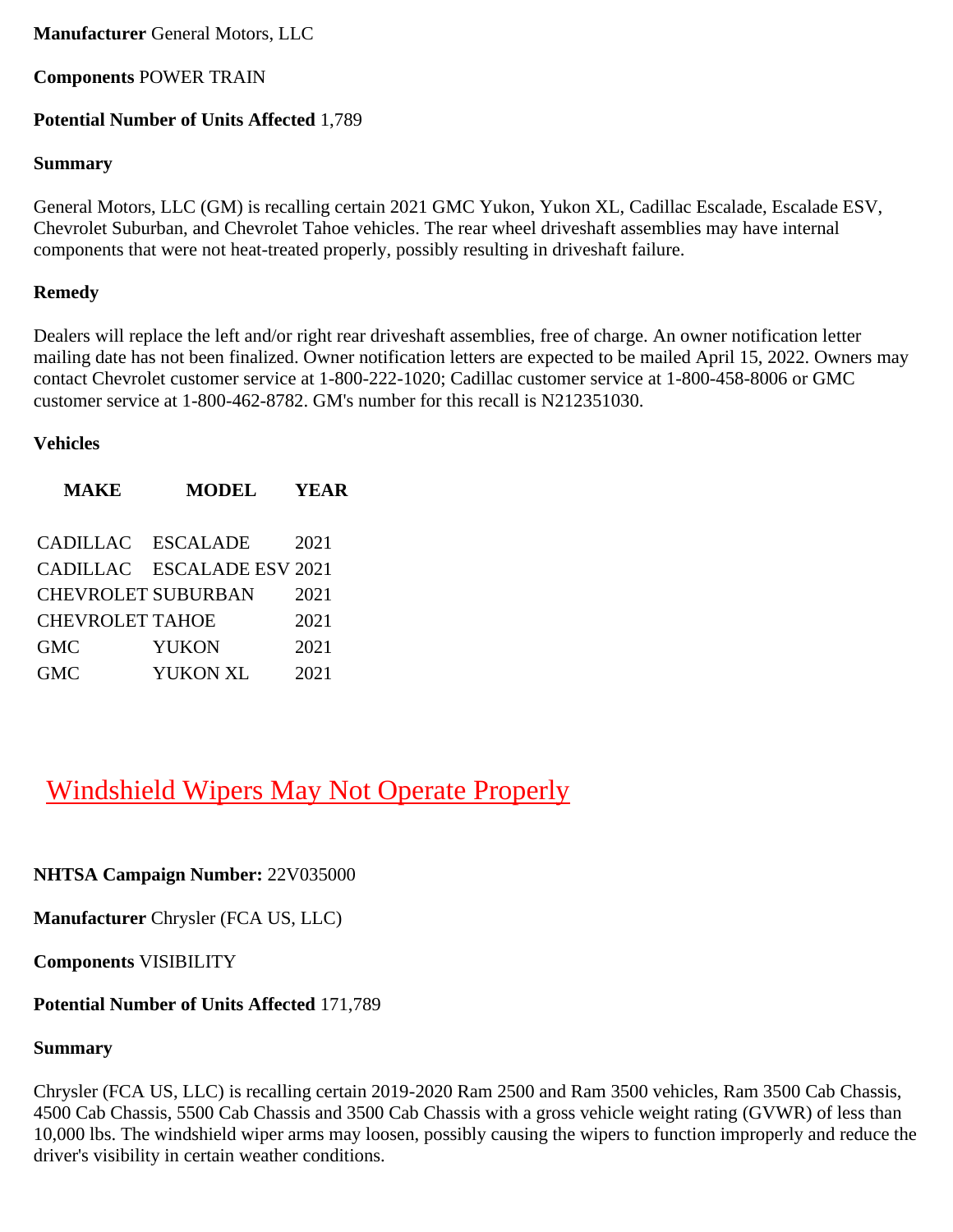#### **Remedy**

Dealers will tighten the wiper nuts, free of charge. Owner notification letters are expected to be mailed March 18, 2022. This recall is an expansion of recall number 20V-208. Owners may contact FCA US, LLC customer service at 1-800-853-1403. FCA US, LLC's number for this recall is Z08.

#### **Vehicles**

#### **MAKE MODEL YEAR**

| <b>RAM</b> | 2500 | 2019-2020 |
|------------|------|-----------|
| <b>RAM</b> | 3500 | 2019-2020 |
| <b>RAM</b> | 4500 | 2019-2020 |
| <b>RAM</b> | 5500 | 2019-2020 |

# [Rear Axle May Be Misaligned](https://www.nhtsa.gov/recalls?nhtsaId=22V034#recalls530)

#### **NHTSA Campaign Number:** 22V034000

**Manufacturer** Volkswagen Group of America, Inc.

**Components** TIRES, SUSPENSION

#### **Potential Number of Units Affected** 31,058

#### **Summary**

Volkswagen Group of America, Inc. (Audi) is recalling certain 2019-2021 Audi A5 Sportback, RS5 Coupe, RS5 Sportback, S5 Sportback, 2020-2021 A4 Allroad, A4 Sedan, A5 Cabriolet, A5 Coupe, A6 Allroad, A6 Sedan, A7, A8, Q5, S4 Sedan, S5 Coupe, S5 Cabriolet, S6 Sedan, S7, S8, SQ5, 2021 Q5 Sportback, Q7, Q8, RS6 Avant, RS7, RSQ8, SQ5 Sportback, SQ7, and SQ8 vehicles. The rear axle alignment may not have been inspected after the repairs for Recall 21V-295 (42L1) were performed.

#### **Remedy**

Dealers will inspect the rear axle, adjust the alignment as necessary, and replace any prematurely or unevenly worn tires, free of charge. Owner notification letters are expected to be mailed March 25, 2022. Owners may contact Audi customer service at 1-800-253-2834. Audi's number for this recall is 42L5.

#### **Vehicles**

| <b>MAKE</b> | <b>MODEL</b>              | <b>YEAR</b> |
|-------------|---------------------------|-------------|
| AUDI A4     |                           | 2020-2021   |
| AUDI A5     | AUDI A4 ALLROAD 2020-2021 | 2019-2021   |
|             |                           |             |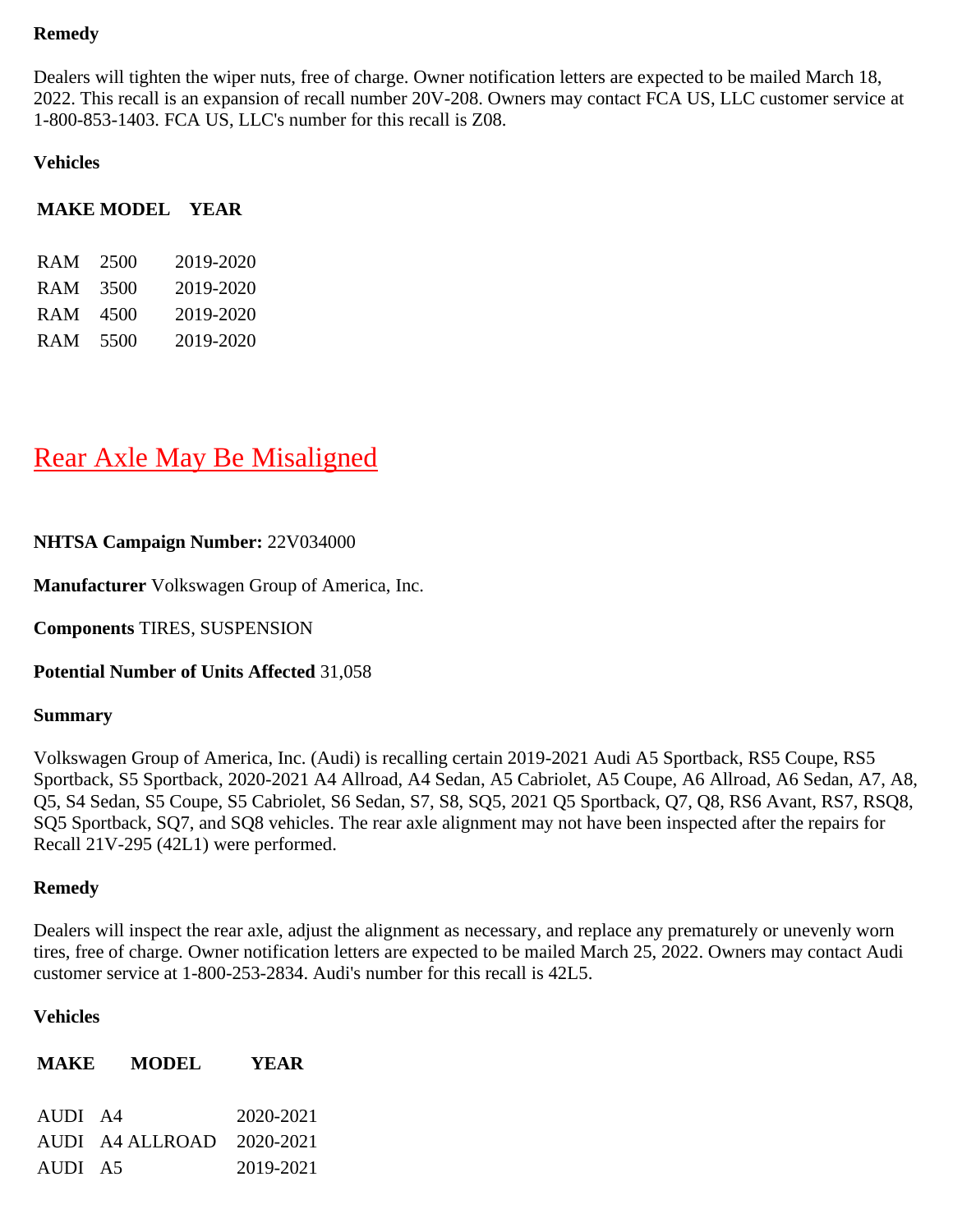| <b>AUDI</b> | A5 CABRIOLET 2020-2021    |           |
|-------------|---------------------------|-----------|
| <b>AUDI</b> | - A6                      | 2020-2021 |
|             |                           |           |
|             | AUDI A6 ALLROAD 2020-2021 |           |
| AUDI A7     |                           | 2020-2021 |
| AUDI A8     |                           | 2020-2021 |
| <b>AUDI</b> | Q <sub>5</sub>            | 2020-2021 |
| AUDI        | Q7                        | 2021      |
| AUDI Q8     |                           | 2021      |
| AUDI        | RS <sub>Q8</sub>          | 2021      |
| <b>AUDI</b> | RS5                       | 2019-2021 |
| <b>AUDI</b> | RS <sub>6</sub>           | 2021      |
| <b>AUDI</b> | RS7                       | 2021      |
| AUDI S4     |                           | 2020-2021 |
| <b>AUDI</b> | S5                        | 2019-2021 |
| AUDI S6     |                           | 2020-2021 |
| <b>AUDI</b> | S7                        | 2020-2021 |
| <b>AUDI</b> | <b>S8</b>                 | 2020-2021 |
| AUDI SQ5    |                           | 2020-2021 |
| AUDI SQ7    |                           | 2021      |
| <b>AUDI</b> | SQ8                       | 2021      |

**MAKE MODEL YEAR**

# [Turn Signal Lights May Fail/FMVSS 108](https://www.nhtsa.gov/recalls?nhtsaId=22V033#recalls530)

### **NHTSA Campaign Number:** 22V033000

**Manufacturer** Toyota Motor Engineering & Manufacturing

**Components** EXTERIOR LIGHTING

**Potential Number of Units Affected** 41,544

#### **Summary**

Toyota Motor Engineering & Manufacturing (Toyota) is recalling certain 2021 Venza Hybrid vehicles. Water may enter the rear turn signal LED lights, allowing condensation to form on the circuit board, and causing a short circuit. As such, these vehicles fail to comply with the requirements of Federal Motor Vehicle Safety Standard number 108, "Lamps, Reflective Devices, and Associated Equipment."

#### **Remedy**

Dealers will replace both rear turn signal LED bulbs and replace the rear turn signal light assembly as necessary, free of charge. Owner notification letters are expected to be mailed March 19, 2022. Owners may contact Toyota customer service at 1-800-331-4331. Toyota's number for this recall is 22TB01/22TA01.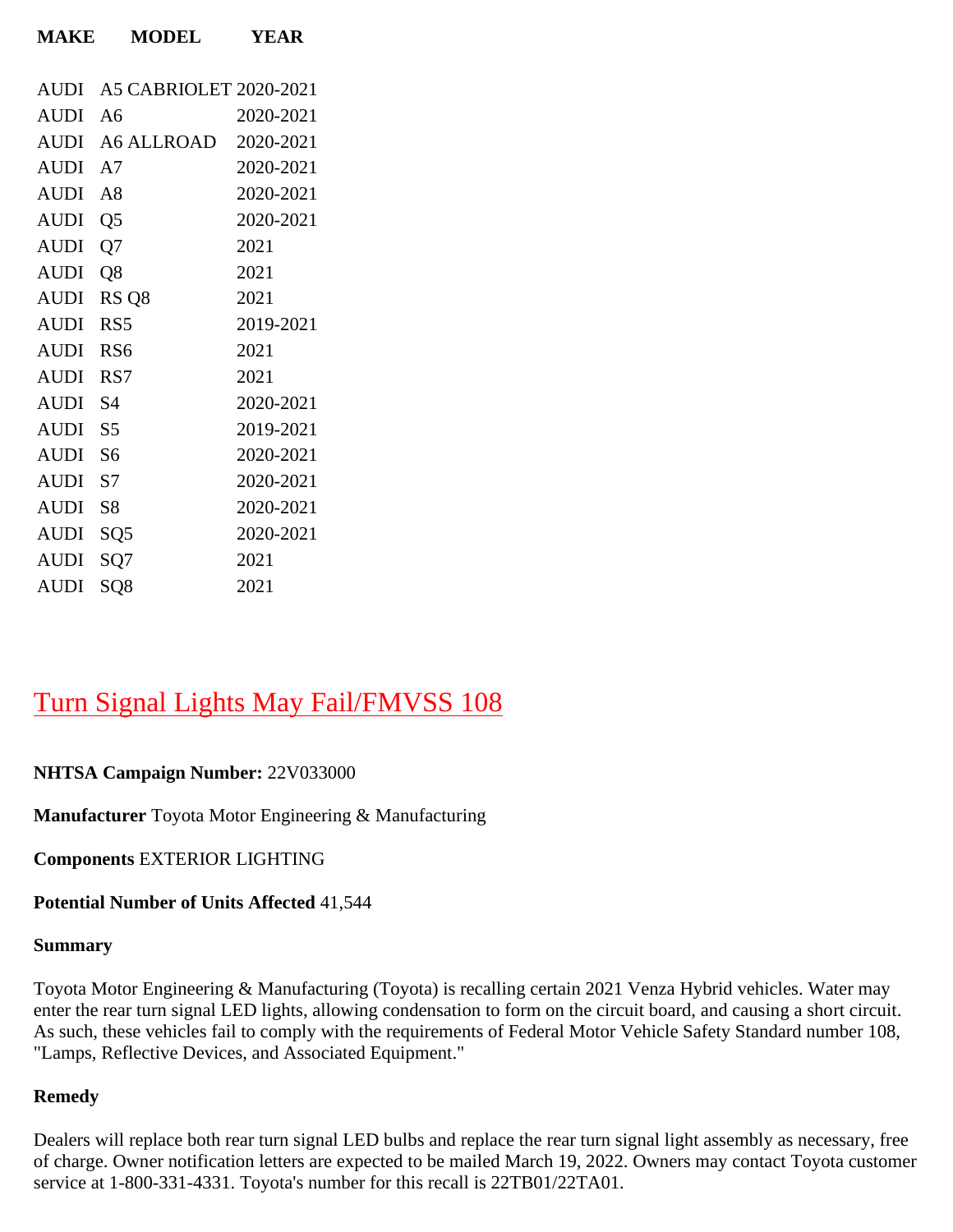#### **Vehicle**

**MAKE MODEL YEAR**

TOYOTA VENZA HYBRID 2021

# [Instrument Cluster Malfunction/FMVSS 123](https://www.nhtsa.gov/recalls?nhtsaId=22V030#recalls530)

#### **NHTSA Campaign Number:** 22V030000

**Manufacturer** Harley-Davidson Motor Company

**Components** ELECTRICAL SYSTEM

**Potential Number of Units Affected** 3,917

#### **Summary**

Harley Davidson Motor Company (Harley-Davidson) is recalling certain 2021 Pan America 1250S (RA1250S), Pan America 1250 (RA1250), and Sportster S (RH1250S) motorcycles. The instrument cluster module may not display the speedometer and neutral indicator at start-up when the module is below freezing temperatures. As such, these vehicles fail to comply with the requirements of Federal Motor Vehicle Safety Standard number 123, "Motorcycle Controls and Displays."

#### **Remedy**

Dealers will update the instrument cluster module software, free of charge. Owner notification letters are expected to be mailed February 8, 2022. Owners may contact Harley-Davidson customer service at 1-800-258-2464. Harley-Davidson's number for this recall is 0631.

#### **Vehicles**

#### **MAKE MODEL YEAR**

HARLEY-DAVIDSON RA1250 2021 HARLEY-DAVIDSON RA1250S 2021 HARLEY-DAVIDSON RH1250S 2021

# [Programmable Relay Power Center Module Failure](https://www.nhtsa.gov/recalls?nhtsaId=22V029#recalls530)

#### **NHTSA Campaign Number:** 22V029000

**Manufacturer** Forest River, Inc.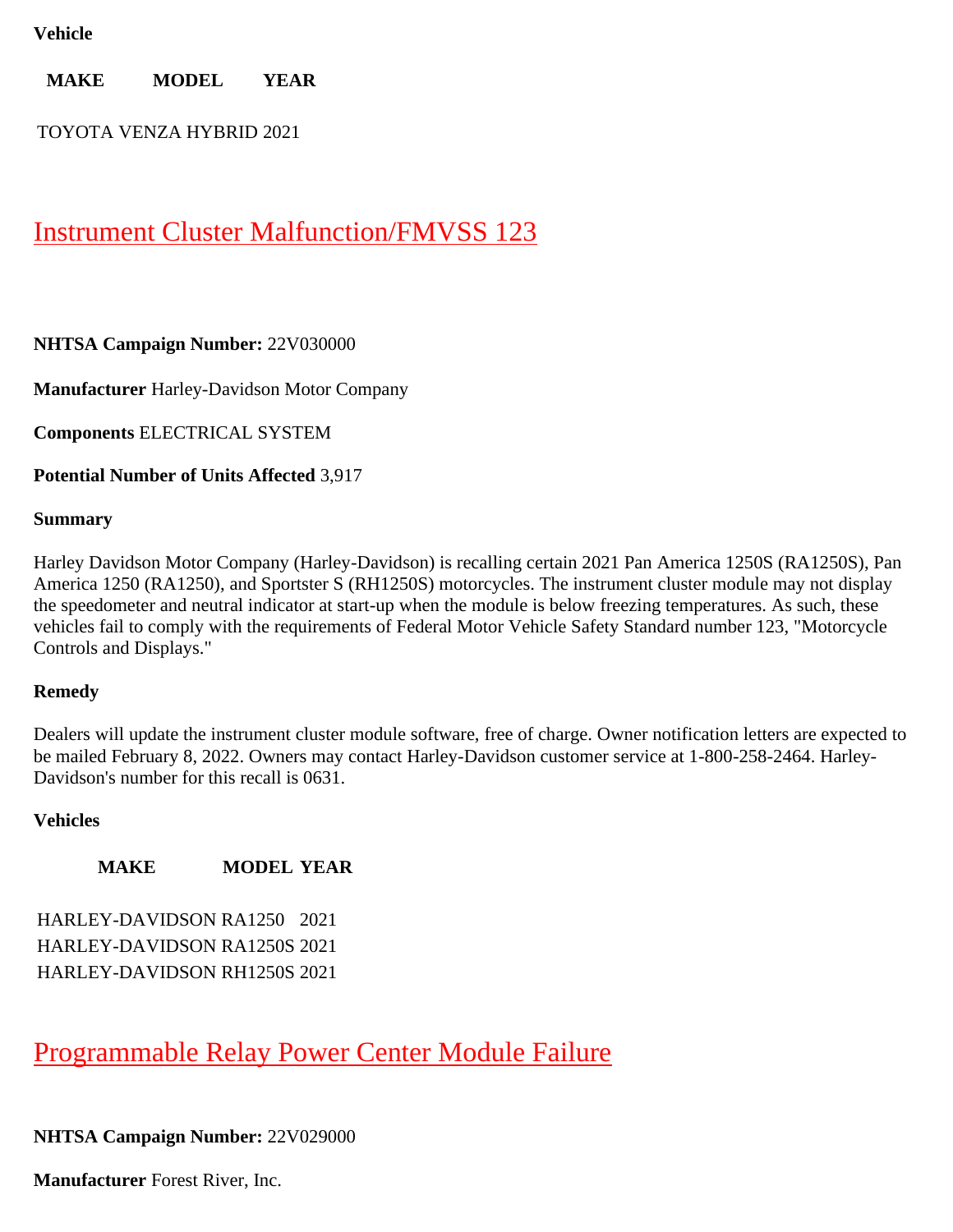#### **Components** ELECTRICAL SYSTEM

#### **Potential Number of Units Affected** 1,699

#### **Summary**

Forest River, Inc. (Forest River) is recalling certain 2021 Battisti Coach; Federal Coach-Spirit; StarCraft Quest XL; 2022 StarTrans P/S2; Elkhart Coach; Glaval Concord II, Legacy, Primetime; StarCraft Allstar MVP, Allstar XLT; Eldorado Advance; 2021-2022 Eldorado National(K-s)-Advantage; StarTrans Senator II, Senator II HD, Candidate II; StarCraft Starquest, Starlite; Glaval Commute, Entourage, Universal; Berkshire Coach Ultra; and 2021-2023 StarCraft Allstar and Allstar XL Transit Buses.

The Programmable Relay Power Center (PRC) module can fail.

#### **Remedy**

Dealers will install a wire jumper harness to the PRC module, free of charge. Owner notification letters are expected to be mailed March 7, 2022. Owners may contact Forest River customer service at 1-800-348-7440. Forest River's number for this recall is 51-1461.

#### **Vehicles**

| <b>MODEL</b>            | <b>YEAR</b>                                                                                                                                                                                                                                                                                        |
|-------------------------|----------------------------------------------------------------------------------------------------------------------------------------------------------------------------------------------------------------------------------------------------------------------------------------------------|
|                         | 2021                                                                                                                                                                                                                                                                                               |
|                         | 2021                                                                                                                                                                                                                                                                                               |
|                         | 2021                                                                                                                                                                                                                                                                                               |
|                         | 2021                                                                                                                                                                                                                                                                                               |
|                         | 2021                                                                                                                                                                                                                                                                                               |
|                         | 2021                                                                                                                                                                                                                                                                                               |
|                         | 2022                                                                                                                                                                                                                                                                                               |
|                         | 2021-2022                                                                                                                                                                                                                                                                                          |
|                         |                                                                                                                                                                                                                                                                                                    |
|                         | 2022                                                                                                                                                                                                                                                                                               |
|                         | 2021                                                                                                                                                                                                                                                                                               |
|                         | 2021-2022                                                                                                                                                                                                                                                                                          |
|                         | 2022                                                                                                                                                                                                                                                                                               |
|                         | 2021-2022                                                                                                                                                                                                                                                                                          |
|                         | 2022                                                                                                                                                                                                                                                                                               |
|                         | 2022                                                                                                                                                                                                                                                                                               |
|                         | 2021-2022                                                                                                                                                                                                                                                                                          |
|                         | 2021-2023                                                                                                                                                                                                                                                                                          |
| <b>ALLSTAR MVP 2022</b> |                                                                                                                                                                                                                                                                                                    |
| <b>ALLSTAR XL</b>       | 2021-2023                                                                                                                                                                                                                                                                                          |
| ALLSTAR XLT             | 2022                                                                                                                                                                                                                                                                                               |
| <b>QUEST XL</b>         | 2021                                                                                                                                                                                                                                                                                               |
| <b>STARLITE</b>         | 2021-2022                                                                                                                                                                                                                                                                                          |
| STARQUEST 2021-2022     |                                                                                                                                                                                                                                                                                                    |
| CANDIDATE II 2021-2022  |                                                                                                                                                                                                                                                                                                    |
|                         | <b>BATTISTI CUSTOMS BATTISTI</b><br><b>ULTRA 24</b><br><b>ULTRA 28</b><br><b>ULTRA 34</b><br><b>ULTRA 42</b><br><b>ULTRA BC</b><br><b>ADVANCE</b><br>ADVANTAGE<br><b>ECII</b><br><b>SPIRIT</b><br>COMMUTE<br>CONCORDE II<br>ENTOURAGE<br><b>LEGACY</b><br>PRIMETIME<br>UNIVERSAL<br><b>ALLSTAR</b> |